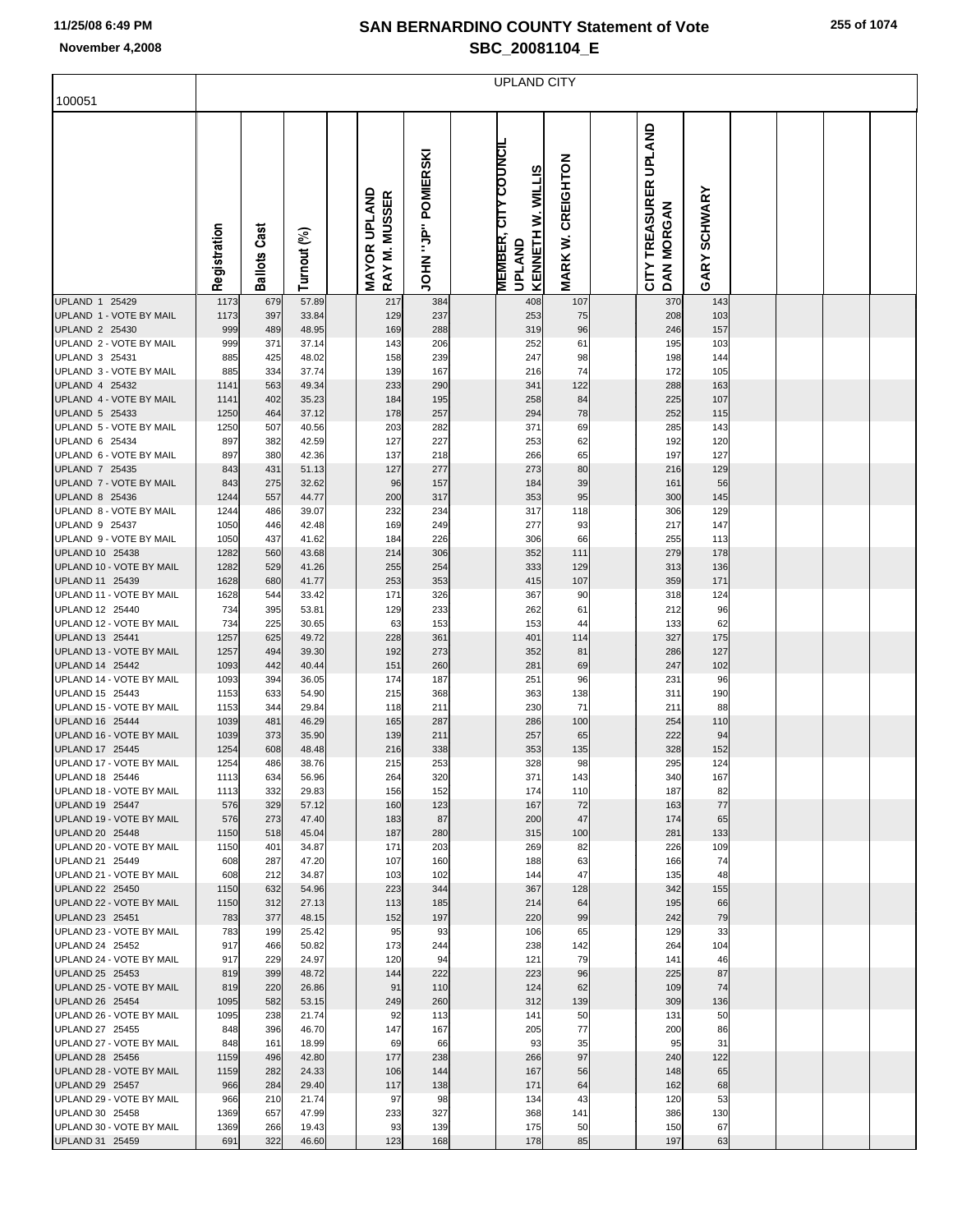|                                             |              |                     |                |                               |                     |             | <b>UPLAND CITY</b>                                                |                               |                                                      |                        |           |  |
|---------------------------------------------|--------------|---------------------|----------------|-------------------------------|---------------------|-------------|-------------------------------------------------------------------|-------------------------------|------------------------------------------------------|------------------------|-----------|--|
| 100051                                      |              |                     |                |                               |                     |             |                                                                   |                               |                                                      |                        |           |  |
|                                             | Registration | <b>Ballots Cast</b> | Turnout (%)    | MAYOR UPLAND<br>RAY M. MUSSER | JOHN "JP" POMIERSKI |             | <b>MEMBER, CITY COUNCIL</b><br>KENNETH W. WILLIS<br><b>UPLAND</b> | CREIGHTON<br>MARK W.          | CITY TREASURER UPLAND<br>DAN MORGAN                  | <b>GARY SCHWARY</b>    |           |  |
| UPLAND 31 - VOTE BY MAIL                    | 691          | 163                 | 23.59          | 83                            | 73                  |             | 106                                                               | 41                            | 108                                                  | 36                     |           |  |
| UPLAND 32 25460                             | 1093         | 651                 | 59.56          | 267                           | 323                 |             | 371                                                               | 167                           | 395                                                  | 117                    |           |  |
| UPLAND 32 - VOTE BY MAIL                    | 1093         | 281                 | 25.71          | 118                           | 145                 |             | 185                                                               | 67                            | 188                                                  | 49                     |           |  |
| UPLAND 33 25461<br>UPLAND 33 - VOTE BY MAIL | 1346<br>1346 | 666<br>312          | 49.48<br>23.18 | 252<br>122                    | 321<br>163          |             | 370<br>207                                                        | 129<br>60                     | 361<br>190                                           | 127<br>64              |           |  |
| UPLAND 34 25462                             | 51           | 31                  | 60.78          | 17                            | 9                   |             | 19                                                                | $\overline{4}$                | 22                                                   | $\overline{2}$         |           |  |
| UPLAND 34 - VOTE BY MAIL                    | 51           | $\mathbf 0$         | 0.00           | $\mathbf 0$                   | $\mathbf 0$         |             | $\Omega$                                                          | $\Omega$                      | $\mathbf 0$                                          | $\mathbf{0}$           |           |  |
| UPLAND 35 25463                             | 905          | 464                 | 51.27          | 174                           | 217                 |             | 260                                                               | 106                           | 250                                                  | 112                    |           |  |
| UPLAND 35 - VOTE BY MAIL                    | 905          | 164                 | 18.12          | 55                            | 95                  |             | 104                                                               | 37                            | 96                                                   | 46                     |           |  |
| UPLAND 36 25464                             | 885          | 389                 | 43.95          | 137                           | 184                 |             | 210                                                               | 77                            | 198                                                  | 93                     |           |  |
| UPLAND 36 - VOTE BY MAIL                    | 885          | 240                 | 27.12          | 101                           | 120                 |             | 147                                                               | 55                            | 145                                                  | 46                     |           |  |
| UPLAND 37 25465                             | 673          | 295                 | 43.83          | 118                           | 131                 |             | 164                                                               | 58                            | 144                                                  | 78                     |           |  |
| UPLAND 37 - VOTE BY MAIL                    | 673          | 192                 | 28.53          | 92                            | 91                  |             | 115                                                               | 49                            | 98                                                   | 53                     |           |  |
| UPLAND 38 25466                             | 801          | 325                 | 40.57          | 146                           | 153                 |             | 202                                                               | 73                            | 202                                                  | 65                     |           |  |
| UPLAND 38 - VOTE BY MAIL                    | 801          | 246                 | 30.71          | 112                           | 118                 |             | 163                                                               | 49                            | 139                                                  | 60                     |           |  |
| UPLAND 39 25467                             |              | 0                   | 0.00           |                               | 0                   |             | 0                                                                 | $\Omega$                      | C                                                    | $\Omega$               |           |  |
| UPLAND 39 - VOTE BY MAIL                    |              | 0<br>$\Omega$       | 0.00           |                               | 0<br>$\mathbf 0$    |             | O<br>$\Omega$                                                     | 0<br>$\Omega$                 |                                                      |                        |           |  |
| UPLAND 40 25468<br>UPLAND 40 - VOTE BY MAIL | O            | $\mathbf 0$         | 0.00<br>0.00   | 0                             | $\pmb{0}$           |             | $\Omega$                                                          | $\Omega$                      | $\Omega$                                             | $\mathbf 0$            |           |  |
| UPLAND 41 25469                             | 12           | 8                   | 66.67          | 2                             | 5                   |             | 7                                                                 | $\Omega$                      |                                                      |                        |           |  |
| UPLAND 41 - VOTE BY MAIL                    | 12           | $\mathbf 0$         | 0.00           | $\overline{0}$                | $\pmb{0}$           |             | $\Omega$                                                          | $\Omega$                      | $\Omega$                                             | $\Omega$               |           |  |
| UPLAND 42 25470                             |              | 0                   | 0.00           |                               | 0                   |             | 0                                                                 | C                             |                                                      |                        |           |  |
| UPLAND 42 - VOTE BY MAIL                    |              | $\Omega$            | 0.00           |                               | $\pmb{0}$           |             | 0                                                                 | 0                             |                                                      |                        |           |  |
| UPLAND 43 25471                             |              | $\Omega$            | 0.00           | O                             | $\mathbf 0$         |             | $\Omega$                                                          | C                             |                                                      |                        |           |  |
| UPLAND 43 - VOTE BY MAIL                    |              | $\mathbf 0$         | 0.00           | 0                             | $\pmb{0}$           |             | $\Omega$                                                          | 0                             |                                                      |                        |           |  |
| UPLAND 44 25472                             |              | $\mathbf 0$         | 0.00           | $\mathbf 0$                   | $\mathbf 0$         |             | $\Omega$                                                          | $\Omega$                      |                                                      |                        |           |  |
| UPLAND 44 - VOTE BY MAIL                    | O            | $\mathbf 0$         | 0.00           | $\overline{0}$                | $\pmb{0}$           |             | $\Omega$                                                          | $\Omega$                      |                                                      | $\mathbf 0$            |           |  |
| UPLAND 45 25473                             | 183          | 146                 | 79.78          | 53                            | 79                  |             | 88                                                                | 31                            | 83                                                   | 37                     |           |  |
| UPLAND 45 - VOTE BY MAIL                    | 183          | $\mathbf{1}$        | 0.55           |                               |                     | *********** |                                                                   |                               | <b>Insufficient Turnout to Protect Voter Privacy</b> |                        | ********* |  |
| UPLAND 46 25474<br>UPLAND 46 - VOTE BY MAIL | 121<br>121   | 93<br>$\mathbf 0$   | 76.86<br>0.00  | 49<br>0                       | 38<br>$\mathbf 0$   |             | 69<br>$\Omega$                                                    | 9<br>$\mathbf 0$              | 55<br>$\Omega$                                       | 17<br>$\mathbf 0$      |           |  |
| UPLAND 47 25475                             | 246          | 201                 | 81.71          | 87                            | 108                 |             | 148                                                               | 29                            | 126                                                  | 42                     |           |  |
| UPLAND 47 - VOTE BY MAIL                    | 246          | $\mathbf 0$         | 0.00           | $\Omega$                      | $\pmb{0}$           |             | $\Omega$                                                          | $\mathbf 0$                   | $\Omega$                                             | $\mathbf{0}$           |           |  |
| <b>Precinct Totals</b>                      | 38482        | 18508               | 48.10          | 6907                          | 9790                |             | 10975                                                             | 3795                          | 9952                                                 | 4612                   |           |  |
| <b>VOTE BY MAIL Totals</b>                  | 38482        | 11912               | 30.95          | 4946                          | 6181                |             | 7783                                                              | 2473                          | 6917                                                 | 2980                   |           |  |
| <b>Grand Totals</b>                         | 38482        | 30420               | 79.05          | 11853                         | 15971               |             | 18758                                                             | 6268                          | 16869                                                | 7592                   |           |  |
| <b>SAN BERNARDINO</b>                       | 38482        | 30420               | 79.05          | 11853                         | 15971               |             | 18758                                                             | 6268                          | 16869                                                | 7592                   |           |  |
| STATE BOARD OF EQUALIZATI                   | 38482        | 30420               | 79.05          | 11853                         | 15971               |             | 18758                                                             | 6268                          | 16869                                                | 7592                   |           |  |
| 26th CONGRESS                               | 38482        | 30420               | 79.05          | 11853                         | 15971               |             | 18758                                                             | 6268                          | 16869                                                | 7592                   |           |  |
| 31st SENATE                                 | 38431        | 30389               | 79.07          | 11836                         | 15962               |             | 18739                                                             | 6264                          | 16847                                                | 7590                   |           |  |
| 32nd SENATE                                 | 51           | 31                  | 60.78          | 17                            | 9                   |             | 19                                                                | 4                             | 22                                                   | $\overline{2}$         |           |  |
| 61st ASSEMBLY<br>63rd ASSEMBLY              | 51<br>38431  | 31<br>30389         | 60.78<br>79.07 | 17                            | 9<br>15962          |             | 19<br>18739                                                       | $\boldsymbol{\Delta}$<br>6264 | 22<br>16847                                          | $\overline{2}$<br>7590 |           |  |
| Supervisorial District 2                    | 38482        | 30420               | 79.05          | 11836<br>11853                | 15971               |             | 18758                                                             | 6268                          | 16869                                                | 7592                   |           |  |
| <b>Upland City</b>                          | 38482        | 30420               | 79.05          | 11853                         | 15971               |             | 18758                                                             | 6268                          | 16869                                                | 7592                   |           |  |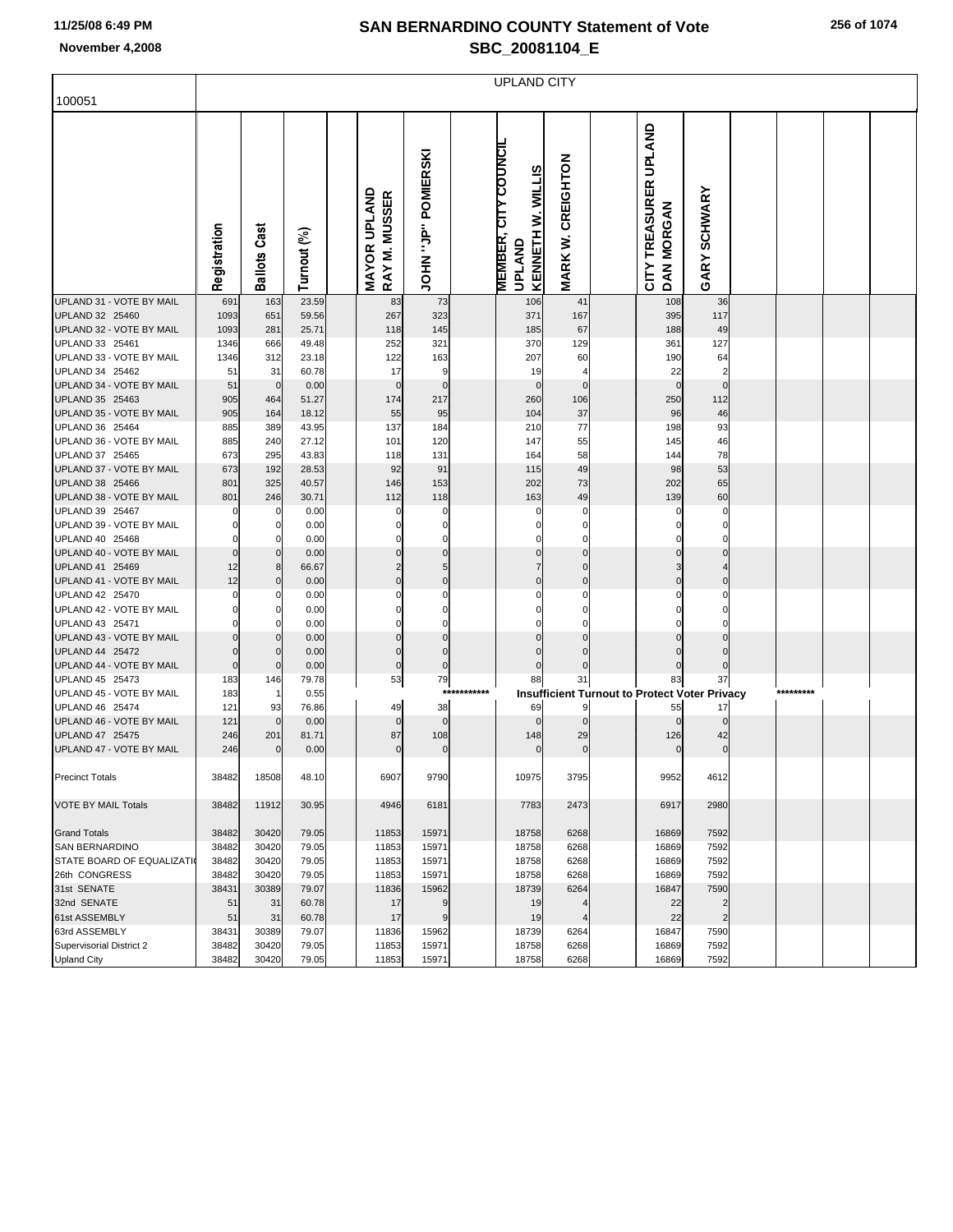r

| 100051                                           |              |              |                |                               |                                                  | <b>UPLAND CITY</b>                                                       |                      |                                            |                        |  |  |
|--------------------------------------------------|--------------|--------------|----------------|-------------------------------|--------------------------------------------------|--------------------------------------------------------------------------|----------------------|--------------------------------------------|------------------------|--|--|
|                                                  |              |              |                |                               |                                                  |                                                                          |                      |                                            |                        |  |  |
|                                                  | Registration | Ballots Cast | E<br>Turnout   | MAYOR UPLAND<br>RAY M. MUSSER | <b>POMIERSKI</b><br>׆֧֛֧ <sup>֚</sup><br>MS<br>S | <b>MEMBER, CITY COUNCIL</b><br><b>KENNETH W. WILLIS</b><br><b>UPLAND</b> | CREIGHTON<br>MARK W. | CITY TREASURER UPLAND<br><b>DAN MORGAN</b> | <b>SCHWARY</b><br>GARY |  |  |
| <b>UPLAND 1 25429</b><br>UPLAND 1 - VOTE BY MAIL | 1173         | 679          | 57.89          | 217                           | 384                                              | 408                                                                      | 107                  | 370                                        | 143                    |  |  |
| UPLAND 2 25430                                   | 1173<br>999  | 397<br>489   | 33.84<br>48.95 | 129<br>169                    | 237<br>288                                       | 253<br>319                                                               | 75<br>96             | 208<br>246                                 | 103<br>157             |  |  |
| UPLAND 2 - VOTE BY MAIL                          | 999          | 371          | 37.14          | 143                           | 206                                              | 252                                                                      | 61                   | 195                                        | 103                    |  |  |
| UPLAND 3 25431                                   | 885          | 425          | 48.02          | 158                           | 239                                              | 247                                                                      | 98                   | 198                                        | 144                    |  |  |
| UPLAND 3 - VOTE BY MAIL<br><b>UPLAND 4 25432</b> | 885<br>1141  | 334<br>563   | 37.74<br>49.34 | 139<br>233                    | 167<br>290                                       | 216<br>341                                                               | 74<br>122            | 172<br>288                                 | 105<br>163             |  |  |
| UPLAND 4 - VOTE BY MAIL                          | 1141         | 402          | 35.23          | 184                           | 195                                              | 258                                                                      | 84                   | 225                                        | 107                    |  |  |
| UPLAND 5 25433                                   | 1250         | 464          | 37.12          | 178                           | 257                                              | 294                                                                      | 78                   | 252                                        | 115                    |  |  |
| UPLAND 5 - VOTE BY MAIL                          | 1250         | 507          | 40.56          | 203                           | 282                                              | 371                                                                      | 69                   | 285                                        | 143                    |  |  |
| UPLAND 6 25434<br>UPLAND 6 - VOTE BY MAIL        | 897          | 382          | 42.59          | 127                           | 227                                              | 253                                                                      | 62                   | 192                                        | 120                    |  |  |
| UPLAND 7 25435                                   | 897<br>843   | 380<br>431   | 42.36<br>51.13 | 137<br>127                    | 218<br>277                                       | 266<br>273                                                               | 65<br>80             | 197<br>216                                 | 127<br>129             |  |  |
| UPLAND 7 - VOTE BY MAIL                          | 843          | 275          | 32.62          | 96                            | 157                                              | 184                                                                      | 39                   | 161                                        | 56                     |  |  |
| UPLAND 8 25436                                   | 1244         | 557          | 44.77          | 200                           | 317                                              | 353                                                                      | 95                   | 300                                        | 145                    |  |  |
| UPLAND 8 - VOTE BY MAIL                          | 1244         | 486          | 39.07          | 232                           | 234                                              | 317                                                                      | 118                  | 306                                        | 129                    |  |  |
| UPLAND 9 25437<br>UPLAND 9 - VOTE BY MAIL        | 1050<br>1050 | 446<br>437   | 42.48<br>41.62 | 169<br>184                    | 249<br>226                                       | 277<br>306                                                               | 93<br>66             | 217<br>255                                 | 147<br>113             |  |  |
| UPLAND 10 25438                                  | 1282         | 560          | 43.68          | 214                           | 306                                              | 352                                                                      | 111                  | 279                                        | 178                    |  |  |
| UPLAND 10 - VOTE BY MAIL                         | 1282         | 529          | 41.26          | 255                           | 254                                              | 333                                                                      | 129                  | 313                                        | 136                    |  |  |
| UPLAND 11 25439<br>UPLAND 11 - VOTE BY MAIL      | 1628         | 680          | 41.77          | 253                           | 353                                              | 415                                                                      | 107                  | 359                                        | 171                    |  |  |
| UPLAND 12 25440                                  | 1628<br>734  | 544<br>395   | 33.42<br>53.81 | 171<br>129                    | 326<br>233                                       | 367<br>262                                                               | 90<br>61             | 318<br>212                                 | 124<br>96              |  |  |
| UPLAND 12 - VOTE BY MAIL                         | 734          | 225          | 30.65          | 63                            | 153                                              | 153                                                                      | 44                   | 133                                        | 62                     |  |  |
| UPLAND 13 25441                                  | 1257         | 625          | 49.72          | 228                           | 361                                              | 401                                                                      | 114                  | 327                                        | 175                    |  |  |
| UPLAND 13 - VOTE BY MAIL<br>UPLAND 14 25442      | 1257<br>1093 | 494<br>442   | 39.30<br>40.44 | 192<br>151                    | 273<br>260                                       | 352<br>281                                                               | 81<br>69             | 286<br>247                                 | 127<br>102             |  |  |
| UPLAND 14 - VOTE BY MAIL                         | 1093         | 394          | 36.05          | 174                           | 187                                              | 251                                                                      | 96                   | 231                                        | 96                     |  |  |
| UPLAND 15 25443                                  | 1153         | 633          | 54.90          | 215                           | 368                                              | 363                                                                      | 138                  | 311                                        | 190                    |  |  |
| UPLAND 15 - VOTE BY MAIL                         | 1153         | 344          | 29.84          | 118                           | 211                                              | 230                                                                      | 71                   | 211                                        | 88                     |  |  |
| UPLAND 16 25444<br>UPLAND 16 - VOTE BY MAIL      | 1039<br>1039 | 481<br>373   | 46.29<br>35.90 | 165<br>139                    | 287<br>211                                       | 286<br>257                                                               | 100<br>65            | 254<br>222                                 | 110<br>94              |  |  |
| <b>UPLAND 17 25445</b>                           | 1254         | 608          | 48.48          | 216                           | 338                                              | 353                                                                      | 135                  | 328                                        | 152                    |  |  |
| UPLAND 17 - VOTE BY MAIL                         | 1254         | 486          | 38.76          | 215                           | 253                                              | 328                                                                      | 98                   | 295                                        | 124                    |  |  |
| UPLAND 18 25446                                  | 1113         | 634          | 56.96          | 264                           | 320                                              | 371                                                                      | 143                  | 340                                        | 167                    |  |  |
| UPLAND 18 - VOTE BY MAIL<br>UPLAND 19 25447      | 1113<br>576  | 332<br>329   | 29.83<br>57.12 | 156<br>160                    | 152<br>123                                       | 174<br>167                                                               | 110<br>72            | 187<br>163                                 | 82<br>77               |  |  |
| UPLAND 19 - VOTE BY MAIL                         | 576          | 273          | 47.40          | 183                           | 87                                               | 200                                                                      | 47                   | 174                                        | 65                     |  |  |
| UPLAND 20 25448                                  | 1150         | 518          | 45.04          | 187                           | 280                                              | 315                                                                      | 100                  | 281                                        | 133                    |  |  |
| UPLAND 20 - VOTE BY MAIL                         | 1150         | 401          | 34.87          | 171                           | 203                                              | 269                                                                      | 82                   | 226                                        | 109                    |  |  |
| UPLAND 21 25449<br>UPLAND 21 - VOTE BY MAIL      | 608<br>608   | 287<br>212   | 47.20<br>34.87 | 107<br>103                    | 160<br>102                                       | 188<br>144                                                               | 63<br>47             | 166<br>135                                 | 74<br>48               |  |  |
| UPLAND 22 25450                                  | 1150         | 632          | 54.96          | 223                           | 344                                              | 367                                                                      | 128                  | 342                                        | 155                    |  |  |
| UPLAND 22 - VOTE BY MAIL                         | 1150         | 312          | 27.13          | 113                           | 185                                              | 214                                                                      | 64                   | 195                                        | 66                     |  |  |
| UPLAND 23 25451                                  | 783          | 377          | 48.15          | 152                           | 197                                              | 220                                                                      | 99                   | 242                                        | 79                     |  |  |
| UPLAND 23 - VOTE BY MAIL<br>UPLAND 24 25452      | 783<br>917   | 199<br>466   | 25.42<br>50.82 | 95<br>173                     | 93<br>244                                        | 106<br>238                                                               | 65<br>142            | 129<br>264                                 | 33<br>104              |  |  |
| UPLAND 24 - VOTE BY MAIL                         | 917          | 229          | 24.97          | 120                           | 94                                               | 121                                                                      | 79                   | 141                                        | 46                     |  |  |
| UPLAND 25 25453                                  | 819          | 399          | 48.72          | 144                           | 222                                              | 223                                                                      | 96                   | 225                                        | 87                     |  |  |
| UPLAND 25 - VOTE BY MAIL                         | 819          | 220          | 26.86          | 91                            | 110                                              | 124                                                                      | 62                   | 109                                        | 74                     |  |  |
| UPLAND 26 25454<br>UPLAND 26 - VOTE BY MAIL      | 1095<br>1095 | 582<br>238   | 53.15<br>21.74 | 249<br>92                     | 260<br>113                                       | 312<br>141                                                               | 139<br>50            | 309<br>131                                 | 136<br>50              |  |  |
| UPLAND 27 25455                                  | 848          | 396          | 46.70          | 147                           | 167                                              | 205                                                                      | 77                   | 200                                        | 86                     |  |  |
| UPLAND 27 - VOTE BY MAIL                         | 848          | 161          | 18.99          | 69                            | 66                                               | 93                                                                       | 35                   | 95                                         | 31                     |  |  |
| UPLAND 28 25456                                  | 1159         | 496          | 42.80          | 177                           | 238                                              | 266                                                                      | 97                   | 240                                        | 122                    |  |  |
| UPLAND 28 - VOTE BY MAIL<br>UPLAND 29 25457      | 1159<br>966  | 282<br>284   | 24.33<br>29.40 | 106<br>117                    | 144<br>138                                       | 167<br>171                                                               | 56<br>64             | 148<br>162                                 | 65<br>68               |  |  |
| UPLAND 29 - VOTE BY MAIL                         | 966          | 210          | 21.74          | 97                            | 98                                               | 134                                                                      | 43                   | 120                                        | 53                     |  |  |
| UPLAND 30 25458                                  | 1369         | 657          | 47.99          | 233                           | 327                                              | 368                                                                      | 141                  | 386                                        | 130                    |  |  |
| UPLAND 30 - VOTE BY MAIL                         | 1369         | 266          | 19.43          | 93                            | 139                                              | 175                                                                      | 50                   | 150                                        | 67                     |  |  |
| UPLAND 31 25459                                  | 691          | 322          | 46.60          | 123                           | 168                                              | 178                                                                      | 85                   | 197                                        | 63                     |  |  |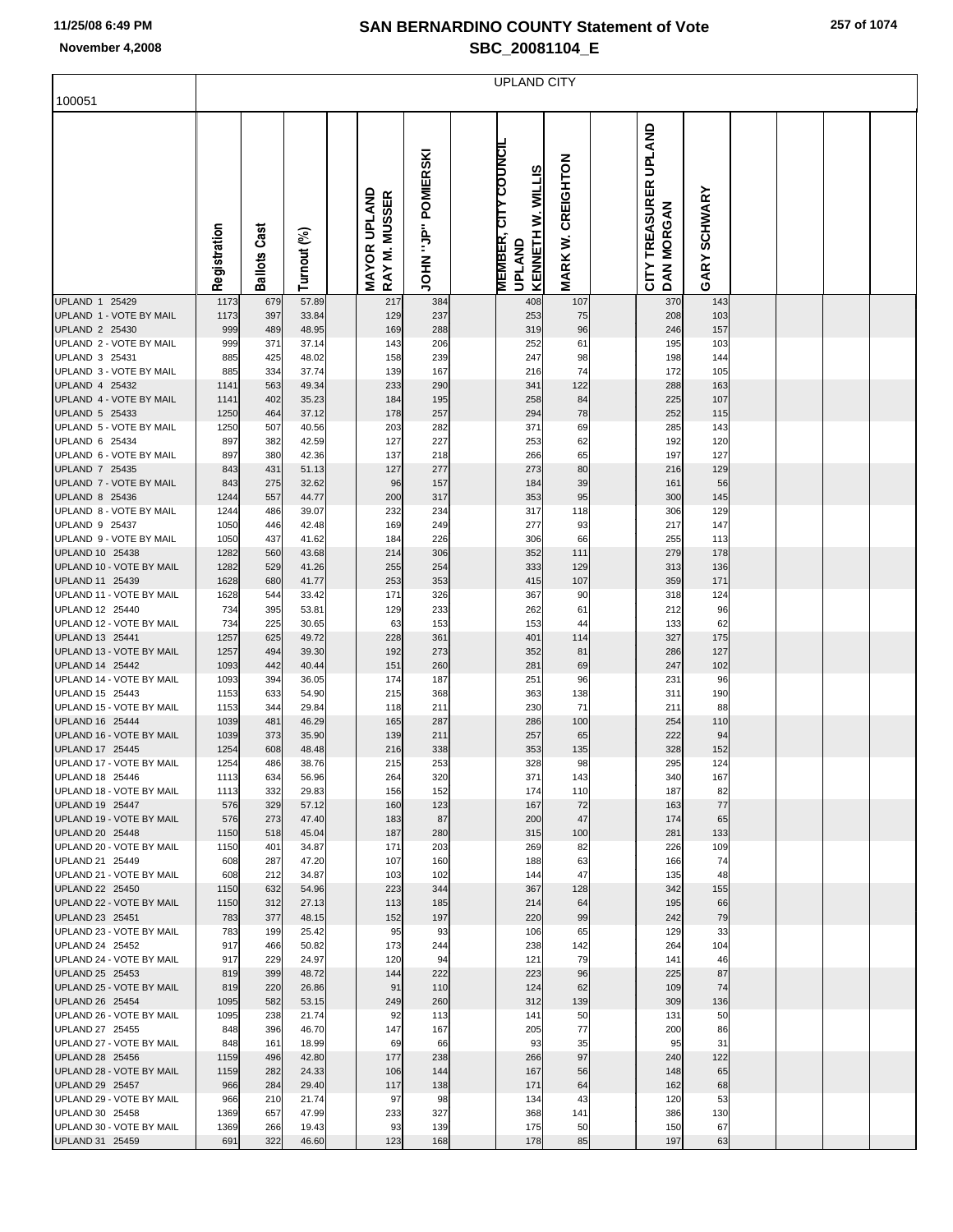|                                             |              |                     |                |                               |                     |             | <b>UPLAND CITY</b>                                                |                               |                                                      |                        |           |  |
|---------------------------------------------|--------------|---------------------|----------------|-------------------------------|---------------------|-------------|-------------------------------------------------------------------|-------------------------------|------------------------------------------------------|------------------------|-----------|--|
| 100051                                      |              |                     |                |                               |                     |             |                                                                   |                               |                                                      |                        |           |  |
|                                             | Registration | <b>Ballots Cast</b> | Turnout (%)    | MAYOR UPLAND<br>RAY M. MUSSER | JOHN "JP" POMIERSKI |             | <b>MEMBER, CITY COUNCIL</b><br>KENNETH W. WILLIS<br><b>UPLAND</b> | CREIGHTON<br>MARK W.          | CITY TREASURER UPLAND<br>DAN MORGAN                  | <b>GARY SCHWARY</b>    |           |  |
| UPLAND 31 - VOTE BY MAIL                    | 691          | 163                 | 23.59          | 83                            | 73                  |             | 106                                                               | 41                            | 108                                                  | 36                     |           |  |
| UPLAND 32 25460                             | 1093         | 651                 | 59.56          | 267                           | 323                 |             | 371                                                               | 167                           | 395                                                  | 117                    |           |  |
| UPLAND 32 - VOTE BY MAIL                    | 1093         | 281                 | 25.71          | 118                           | 145                 |             | 185                                                               | 67                            | 188                                                  | 49                     |           |  |
| UPLAND 33 25461<br>UPLAND 33 - VOTE BY MAIL | 1346<br>1346 | 666<br>312          | 49.48<br>23.18 | 252<br>122                    | 321<br>163          |             | 370<br>207                                                        | 129<br>60                     | 361<br>190                                           | 127<br>64              |           |  |
| UPLAND 34 25462                             | 51           | 31                  | 60.78          | 17                            | 9                   |             | 19                                                                | $\overline{4}$                | 22                                                   | $\overline{2}$         |           |  |
| UPLAND 34 - VOTE BY MAIL                    | 51           | $\mathbf 0$         | 0.00           | $\mathbf 0$                   | $\mathbf 0$         |             | $\Omega$                                                          | $\Omega$                      | $\mathbf 0$                                          | $\mathbf{0}$           |           |  |
| UPLAND 35 25463                             | 905          | 464                 | 51.27          | 174                           | 217                 |             | 260                                                               | 106                           | 250                                                  | 112                    |           |  |
| UPLAND 35 - VOTE BY MAIL                    | 905          | 164                 | 18.12          | 55                            | 95                  |             | 104                                                               | 37                            | 96                                                   | 46                     |           |  |
| UPLAND 36 25464                             | 885          | 389                 | 43.95          | 137                           | 184                 |             | 210                                                               | 77                            | 198                                                  | 93                     |           |  |
| UPLAND 36 - VOTE BY MAIL                    | 885          | 240                 | 27.12          | 101                           | 120                 |             | 147                                                               | 55                            | 145                                                  | 46                     |           |  |
| UPLAND 37 25465                             | 673          | 295                 | 43.83          | 118                           | 131                 |             | 164                                                               | 58                            | 144                                                  | 78                     |           |  |
| UPLAND 37 - VOTE BY MAIL                    | 673          | 192                 | 28.53          | 92                            | 91                  |             | 115                                                               | 49                            | 98                                                   | 53                     |           |  |
| UPLAND 38 25466                             | 801          | 325                 | 40.57          | 146                           | 153                 |             | 202                                                               | 73                            | 202                                                  | 65                     |           |  |
| UPLAND 38 - VOTE BY MAIL                    | 801          | 246                 | 30.71          | 112                           | 118                 |             | 163                                                               | 49                            | 139                                                  | 60                     |           |  |
| UPLAND 39 25467                             |              | 0                   | 0.00           |                               | 0                   |             | 0                                                                 | $\Omega$                      | C                                                    | $\Omega$               |           |  |
| UPLAND 39 - VOTE BY MAIL                    |              | 0<br>$\Omega$       | 0.00           |                               | 0<br>$\mathbf 0$    |             | O<br>$\Omega$                                                     | 0<br>$\Omega$                 |                                                      |                        |           |  |
| UPLAND 40 25468<br>UPLAND 40 - VOTE BY MAIL | O            | $\mathbf 0$         | 0.00<br>0.00   | 0                             | $\pmb{0}$           |             | $\Omega$                                                          | $\Omega$                      | $\Omega$                                             | $\mathbf 0$            |           |  |
| UPLAND 41 25469                             | 12           | 8                   | 66.67          | 2                             | 5                   |             | 7                                                                 | $\Omega$                      |                                                      |                        |           |  |
| UPLAND 41 - VOTE BY MAIL                    | 12           | $\mathbf 0$         | 0.00           | $\overline{0}$                | $\pmb{0}$           |             | $\Omega$                                                          | $\Omega$                      | $\Omega$                                             | $\Omega$               |           |  |
| UPLAND 42 25470                             |              | 0                   | 0.00           |                               | 0                   |             | 0                                                                 | C                             |                                                      |                        |           |  |
| UPLAND 42 - VOTE BY MAIL                    |              | $\Omega$            | 0.00           |                               | $\pmb{0}$           |             | 0                                                                 | 0                             |                                                      |                        |           |  |
| UPLAND 43 25471                             |              | $\Omega$            | 0.00           | O                             | $\mathbf 0$         |             | $\Omega$                                                          | C                             |                                                      |                        |           |  |
| UPLAND 43 - VOTE BY MAIL                    |              | $\mathbf 0$         | 0.00           | 0                             | $\pmb{0}$           |             | $\Omega$                                                          | 0                             |                                                      |                        |           |  |
| UPLAND 44 25472                             |              | $\mathbf 0$         | 0.00           | $\mathbf 0$                   | $\mathbf 0$         |             | $\Omega$                                                          | $\Omega$                      |                                                      |                        |           |  |
| UPLAND 44 - VOTE BY MAIL                    | O            | $\mathbf 0$         | 0.00           | $\mathbf 0$                   | $\pmb{0}$           |             | $\Omega$                                                          | $\Omega$                      |                                                      | $\mathbf 0$            |           |  |
| UPLAND 45 25473                             | 183          | 146                 | 79.78          | 53                            | 79                  |             | 88                                                                | 31                            | 83                                                   | 37                     |           |  |
| UPLAND 45 - VOTE BY MAIL                    | 183          | $\overline{1}$      | 0.55           |                               |                     | *********** |                                                                   |                               | <b>Insufficient Turnout to Protect Voter Privacy</b> |                        | ********* |  |
| UPLAND 46 25474<br>UPLAND 46 - VOTE BY MAIL | 121<br>121   | 93<br>$\mathbf 0$   | 76.86<br>0.00  | 49<br>0                       | 38<br>$\mathbf 0$   |             | 69<br>$\Omega$                                                    | 9<br>$\mathbf 0$              | 55<br>$\Omega$                                       | 17<br>$\mathbf 0$      |           |  |
| UPLAND 47 25475                             | 246          | 201                 | 81.71          | 87                            | 108                 |             | 148                                                               | 29                            | 126                                                  | 42                     |           |  |
| UPLAND 47 - VOTE BY MAIL                    | 246          | $\mathbf 0$         | 0.00           | $\Omega$                      | $\pmb{0}$           |             | $\Omega$                                                          | $\mathbf 0$                   | $\Omega$                                             | $\mathbf{0}$           |           |  |
| <b>Precinct Totals</b>                      | 38482        | 18508               | 48.10          | 6907                          | 9790                |             | 10975                                                             | 3795                          | 9952                                                 | 4612                   |           |  |
| <b>VOTE BY MAIL Totals</b>                  | 38482        | 11912               | 30.95          | 4946                          | 6181                |             | 7783                                                              | 2473                          | 6917                                                 | 2980                   |           |  |
| <b>Grand Totals</b>                         | 38482        | 30420               | 79.05          | 11853                         | 15971               |             | 18758                                                             | 6268                          | 16869                                                | 7592                   |           |  |
| <b>SAN BERNARDINO</b>                       | 38482        | 30420               | 79.05          | 11853                         | 15971               |             | 18758                                                             | 6268                          | 16869                                                | 7592                   |           |  |
| STATE BOARD OF EQUALIZATI                   | 38482        | 30420               | 79.05          | 11853                         | 15971               |             | 18758                                                             | 6268                          | 16869                                                | 7592                   |           |  |
| 26th CONGRESS                               | 38482        | 30420               | 79.05          | 11853                         | 15971               |             | 18758                                                             | 6268                          | 16869                                                | 7592                   |           |  |
| 31st SENATE                                 | 38431        | 30389               | 79.07          | 11836                         | 15962               |             | 18739                                                             | 6264                          | 16847                                                | 7590                   |           |  |
| 32nd SENATE                                 | 51           | 31                  | 60.78          | 17                            | 9                   |             | 19                                                                | 4                             | 22                                                   | $\overline{2}$         |           |  |
| 61st ASSEMBLY<br>63rd ASSEMBLY              | 51<br>38431  | 31<br>30389         | 60.78<br>79.07 | 17                            | 9<br>15962          |             | 19<br>18739                                                       | $\boldsymbol{\Delta}$<br>6264 | 22<br>16847                                          | $\overline{2}$<br>7590 |           |  |
| Supervisorial District 2                    | 38482        | 30420               | 79.05          | 11836<br>11853                | 15971               |             | 18758                                                             | 6268                          | 16869                                                | 7592                   |           |  |
| <b>Upland City</b>                          | 38482        | 30420               | 79.05          | 11853                         | 15971               |             | 18758                                                             | 6268                          | 16869                                                | 7592                   |           |  |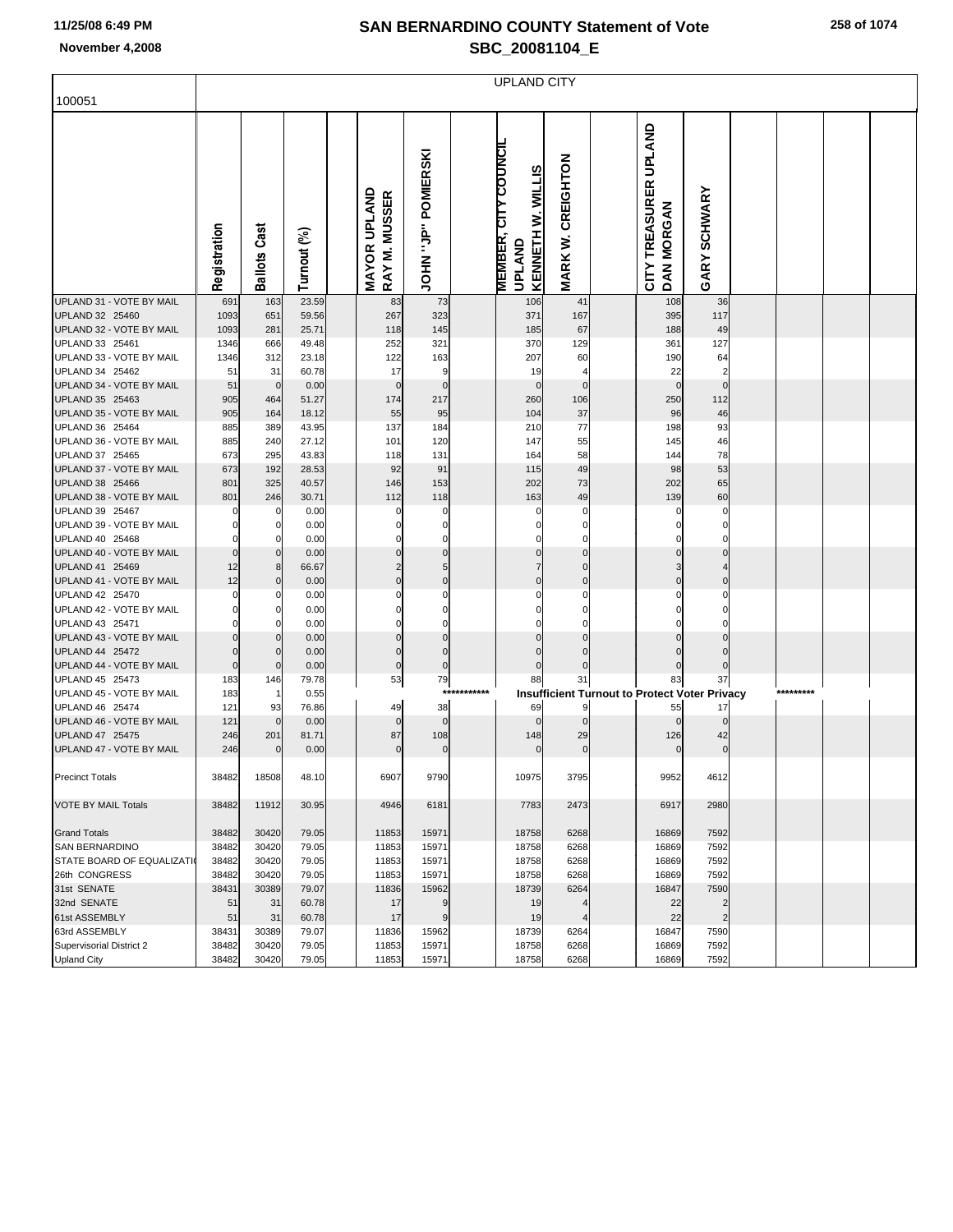r

| 100051                                           |              |              |                |                               |                                                  | <b>UPLAND CITY</b>                                                       |                      |                                            |                        |  |  |
|--------------------------------------------------|--------------|--------------|----------------|-------------------------------|--------------------------------------------------|--------------------------------------------------------------------------|----------------------|--------------------------------------------|------------------------|--|--|
|                                                  |              |              |                |                               |                                                  |                                                                          |                      |                                            |                        |  |  |
|                                                  | Registration | Ballots Cast | E<br>Turnout   | MAYOR UPLAND<br>RAY M. MUSSER | <b>POMIERSKI</b><br>׆֧֛֧ <sup>֚</sup><br>MS<br>S | <b>MEMBER, CITY COUNCIL</b><br><b>KENNETH W. WILLIS</b><br><b>UPLAND</b> | CREIGHTON<br>MARK W. | CITY TREASURER UPLAND<br><b>DAN MORGAN</b> | <b>SCHWARY</b><br>GARY |  |  |
| <b>UPLAND 1 25429</b><br>UPLAND 1 - VOTE BY MAIL | 1173         | 679          | 57.89          | 217                           | 384                                              | 408                                                                      | 107                  | 370                                        | 143                    |  |  |
| UPLAND 2 25430                                   | 1173<br>999  | 397<br>489   | 33.84<br>48.95 | 129<br>169                    | 237<br>288                                       | 253<br>319                                                               | 75<br>96             | 208<br>246                                 | 103<br>157             |  |  |
| UPLAND 2 - VOTE BY MAIL                          | 999          | 371          | 37.14          | 143                           | 206                                              | 252                                                                      | 61                   | 195                                        | 103                    |  |  |
| UPLAND 3 25431                                   | 885          | 425          | 48.02          | 158                           | 239                                              | 247                                                                      | 98                   | 198                                        | 144                    |  |  |
| UPLAND 3 - VOTE BY MAIL<br><b>UPLAND 4 25432</b> | 885<br>1141  | 334<br>563   | 37.74<br>49.34 | 139<br>233                    | 167<br>290                                       | 216<br>341                                                               | 74<br>122            | 172<br>288                                 | 105<br>163             |  |  |
| UPLAND 4 - VOTE BY MAIL                          | 1141         | 402          | 35.23          | 184                           | 195                                              | 258                                                                      | 84                   | 225                                        | 107                    |  |  |
| UPLAND 5 25433                                   | 1250         | 464          | 37.12          | 178                           | 257                                              | 294                                                                      | 78                   | 252                                        | 115                    |  |  |
| UPLAND 5 - VOTE BY MAIL                          | 1250         | 507          | 40.56          | 203                           | 282                                              | 371                                                                      | 69                   | 285                                        | 143                    |  |  |
| UPLAND 6 25434<br>UPLAND 6 - VOTE BY MAIL        | 897          | 382          | 42.59          | 127                           | 227                                              | 253                                                                      | 62                   | 192                                        | 120                    |  |  |
| UPLAND 7 25435                                   | 897<br>843   | 380<br>431   | 42.36<br>51.13 | 137<br>127                    | 218<br>277                                       | 266<br>273                                                               | 65<br>80             | 197<br>216                                 | 127<br>129             |  |  |
| UPLAND 7 - VOTE BY MAIL                          | 843          | 275          | 32.62          | 96                            | 157                                              | 184                                                                      | 39                   | 161                                        | 56                     |  |  |
| UPLAND 8 25436                                   | 1244         | 557          | 44.77          | 200                           | 317                                              | 353                                                                      | 95                   | 300                                        | 145                    |  |  |
| UPLAND 8 - VOTE BY MAIL                          | 1244         | 486          | 39.07          | 232                           | 234                                              | 317                                                                      | 118                  | 306                                        | 129                    |  |  |
| UPLAND 9 25437<br>UPLAND 9 - VOTE BY MAIL        | 1050<br>1050 | 446<br>437   | 42.48<br>41.62 | 169<br>184                    | 249<br>226                                       | 277<br>306                                                               | 93<br>66             | 217<br>255                                 | 147<br>113             |  |  |
| UPLAND 10 25438                                  | 1282         | 560          | 43.68          | 214                           | 306                                              | 352                                                                      | 111                  | 279                                        | 178                    |  |  |
| UPLAND 10 - VOTE BY MAIL                         | 1282         | 529          | 41.26          | 255                           | 254                                              | 333                                                                      | 129                  | 313                                        | 136                    |  |  |
| UPLAND 11 25439<br>UPLAND 11 - VOTE BY MAIL      | 1628         | 680          | 41.77          | 253                           | 353                                              | 415                                                                      | 107                  | 359                                        | 171                    |  |  |
| UPLAND 12 25440                                  | 1628<br>734  | 544<br>395   | 33.42<br>53.81 | 171<br>129                    | 326<br>233                                       | 367<br>262                                                               | 90<br>61             | 318<br>212                                 | 124<br>96              |  |  |
| UPLAND 12 - VOTE BY MAIL                         | 734          | 225          | 30.65          | 63                            | 153                                              | 153                                                                      | 44                   | 133                                        | 62                     |  |  |
| UPLAND 13 25441                                  | 1257         | 625          | 49.72          | 228                           | 361                                              | 401                                                                      | 114                  | 327                                        | 175                    |  |  |
| UPLAND 13 - VOTE BY MAIL<br>UPLAND 14 25442      | 1257<br>1093 | 494<br>442   | 39.30<br>40.44 | 192<br>151                    | 273<br>260                                       | 352<br>281                                                               | 81<br>69             | 286<br>247                                 | 127<br>102             |  |  |
| UPLAND 14 - VOTE BY MAIL                         | 1093         | 394          | 36.05          | 174                           | 187                                              | 251                                                                      | 96                   | 231                                        | 96                     |  |  |
| UPLAND 15 25443                                  | 1153         | 633          | 54.90          | 215                           | 368                                              | 363                                                                      | 138                  | 311                                        | 190                    |  |  |
| UPLAND 15 - VOTE BY MAIL                         | 1153         | 344          | 29.84          | 118                           | 211                                              | 230                                                                      | 71                   | 211                                        | 88                     |  |  |
| UPLAND 16 25444<br>UPLAND 16 - VOTE BY MAIL      | 1039<br>1039 | 481<br>373   | 46.29<br>35.90 | 165<br>139                    | 287<br>211                                       | 286<br>257                                                               | 100<br>65            | 254<br>222                                 | 110<br>94              |  |  |
| <b>UPLAND 17 25445</b>                           | 1254         | 608          | 48.48          | 216                           | 338                                              | 353                                                                      | 135                  | 328                                        | 152                    |  |  |
| UPLAND 17 - VOTE BY MAIL                         | 1254         | 486          | 38.76          | 215                           | 253                                              | 328                                                                      | 98                   | 295                                        | 124                    |  |  |
| UPLAND 18 25446                                  | 1113         | 634          | 56.96          | 264                           | 320                                              | 371                                                                      | 143                  | 340                                        | 167                    |  |  |
| UPLAND 18 - VOTE BY MAIL<br>UPLAND 19 25447      | 1113<br>576  | 332<br>329   | 29.83<br>57.12 | 156<br>160                    | 152<br>123                                       | 174<br>167                                                               | 110<br>72            | 187<br>163                                 | 82<br>77               |  |  |
| UPLAND 19 - VOTE BY MAIL                         | 576          | 273          | 47.40          | 183                           | 87                                               | 200                                                                      | 47                   | 174                                        | 65                     |  |  |
| UPLAND 20 25448                                  | 1150         | 518          | 45.04          | 187                           | 280                                              | 315                                                                      | 100                  | 281                                        | 133                    |  |  |
| UPLAND 20 - VOTE BY MAIL                         | 1150         | 401          | 34.87          | 171                           | 203                                              | 269                                                                      | 82                   | 226                                        | 109                    |  |  |
| UPLAND 21 25449<br>UPLAND 21 - VOTE BY MAIL      | 608<br>608   | 287<br>212   | 47.20<br>34.87 | 107<br>103                    | 160<br>102                                       | 188<br>144                                                               | 63<br>47             | 166<br>135                                 | 74<br>48               |  |  |
| UPLAND 22 25450                                  | 1150         | 632          | 54.96          | 223                           | 344                                              | 367                                                                      | 128                  | 342                                        | 155                    |  |  |
| UPLAND 22 - VOTE BY MAIL                         | 1150         | 312          | 27.13          | 113                           | 185                                              | 214                                                                      | 64                   | 195                                        | 66                     |  |  |
| UPLAND 23 25451                                  | 783          | 377          | 48.15          | 152                           | 197                                              | 220                                                                      | 99                   | 242                                        | 79                     |  |  |
| UPLAND 23 - VOTE BY MAIL<br>UPLAND 24 25452      | 783<br>917   | 199<br>466   | 25.42<br>50.82 | 95<br>173                     | 93<br>244                                        | 106<br>238                                                               | 65<br>142            | 129<br>264                                 | 33<br>104              |  |  |
| UPLAND 24 - VOTE BY MAIL                         | 917          | 229          | 24.97          | 120                           | 94                                               | 121                                                                      | 79                   | 141                                        | 46                     |  |  |
| UPLAND 25 25453                                  | 819          | 399          | 48.72          | 144                           | 222                                              | 223                                                                      | 96                   | 225                                        | 87                     |  |  |
| UPLAND 25 - VOTE BY MAIL                         | 819          | 220          | 26.86          | 91                            | 110                                              | 124                                                                      | 62                   | 109                                        | 74                     |  |  |
| UPLAND 26 25454<br>UPLAND 26 - VOTE BY MAIL      | 1095<br>1095 | 582<br>238   | 53.15<br>21.74 | 249<br>92                     | 260<br>113                                       | 312<br>141                                                               | 139<br>50            | 309<br>131                                 | 136<br>50              |  |  |
| UPLAND 27 25455                                  | 848          | 396          | 46.70          | 147                           | 167                                              | 205                                                                      | 77                   | 200                                        | 86                     |  |  |
| UPLAND 27 - VOTE BY MAIL                         | 848          | 161          | 18.99          | 69                            | 66                                               | 93                                                                       | 35                   | 95                                         | 31                     |  |  |
| UPLAND 28 25456                                  | 1159         | 496          | 42.80          | 177                           | 238                                              | 266                                                                      | 97                   | 240                                        | 122                    |  |  |
| UPLAND 28 - VOTE BY MAIL<br>UPLAND 29 25457      | 1159<br>966  | 282<br>284   | 24.33<br>29.40 | 106<br>117                    | 144<br>138                                       | 167<br>171                                                               | 56<br>64             | 148<br>162                                 | 65<br>68               |  |  |
| UPLAND 29 - VOTE BY MAIL                         | 966          | 210          | 21.74          | 97                            | 98                                               | 134                                                                      | 43                   | 120                                        | 53                     |  |  |
| UPLAND 30 25458                                  | 1369         | 657          | 47.99          | 233                           | 327                                              | 368                                                                      | 141                  | 386                                        | 130                    |  |  |
| UPLAND 30 - VOTE BY MAIL                         | 1369         | 266          | 19.43          | 93                            | 139                                              | 175                                                                      | 50                   | 150                                        | 67                     |  |  |
| UPLAND 31 25459                                  | 691          | 322          | 46.60          | 123                           | 168                                              | 178                                                                      | 85                   | 197                                        | 63                     |  |  |